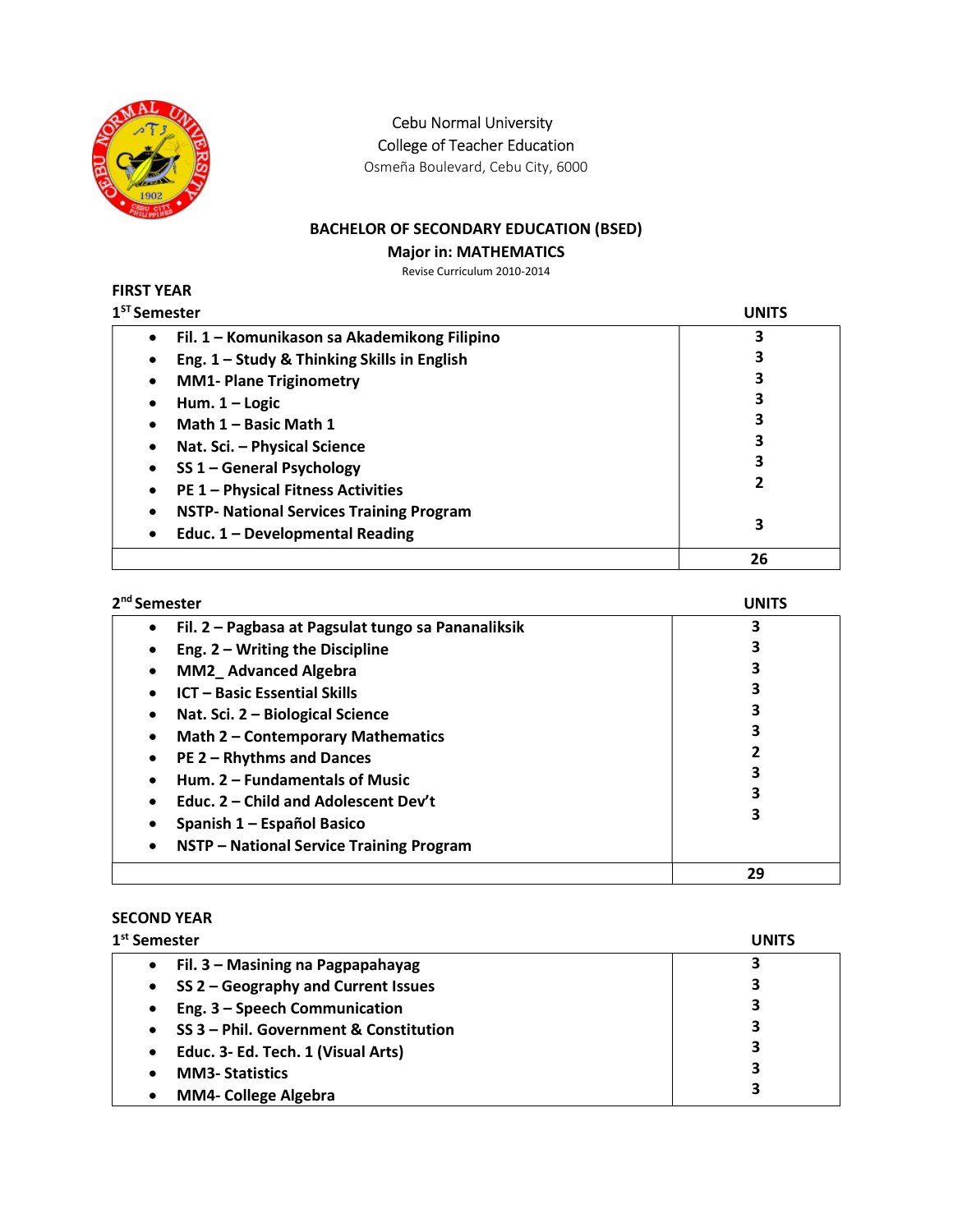| <b>MM5- Analytical Geometry</b>                   |    |
|---------------------------------------------------|----|
| Spanish 2 – Español Intermedio                    |    |
| $\bullet$ PE 3 – Fundamentals of Games and Sports |    |
|                                                   | 29 |

| 2 <sup>nd</sup> Semester                        | UNITS |
|-------------------------------------------------|-------|
| Educ. 4 - Facilitating Learning<br>$\bullet$    |       |
| Educ. $5 - Ed$ . Tech. $2 - (ICT)$<br>$\bullet$ | З     |
| Educ. 6 - Teaching Profession<br>$\bullet$      | 3     |
| Educ. 7 - Principles of Teaching 1<br>$\bullet$ | 3     |
| MM6- Set Theory & Logic<br>٠                    | 3     |
| <b>MM7- Number Theory</b><br>$\bullet$          | 3     |
| <b>MM8- Calculus I</b>                          | 3     |
| <b>PE 4 - Recreational Activities</b>           | 2     |
| <b>MM9-Linear Algebra</b>                       | 3     |
|                                                 | 26    |

### THIRD YEAR

| 1 <sup>ST</sup> Semester                                    | UNITS |
|-------------------------------------------------------------|-------|
| <b>History 1- Philippine History</b>                        | 3     |
| Lit. $1$ – Literature of the Philippines<br>$\bullet$       | 3     |
| Educ. 9 - Principles of Teaching 2<br>$\bullet$             | 3     |
| <b>Educ. 10 Assessment of Student Learning</b><br>$\bullet$ | 3     |
| Educ. $11$ – Field Study 1<br>$\bullet$                     | 3     |
| <b>MM10- Calculus 2</b><br>$\bullet$                        | 3     |
| <b>MM11- Advanced Statisticss</b><br>$\bullet$              | 3     |
| <b>MM12- Modern Geometry</b><br>$\bullet$                   | З     |
|                                                             | 24    |

| 2 <sup>nd</sup> Semester                                                    | UNITS |
|-----------------------------------------------------------------------------|-------|
| SS 4- Economics with Agrarian Reform                                        |       |
| Educ. 12 - Assessment of Student Learning 2<br>٠                            |       |
| Educ. $13$ – Field Study 2                                                  |       |
| Educ. 14 - Curriculum Development                                           |       |
| Educ. 15 - Intro. to Research<br>٠                                          |       |
| MM13- Seminar on Problem Solving & Mathematics Investigation &<br>$\bullet$ |       |
| <b>Modeling</b>                                                             |       |
| <b>MM14- Plane &amp; Solid Geometry</b><br>$\bullet$                        |       |
| <b>MM15- History of Math and Instrumentations</b><br>٠                      |       |
| <b>MM16-Abstract Algebra</b>                                                |       |
|                                                                             | 27    |

FOURTH YEAR 1<sup>st</sup> Semester